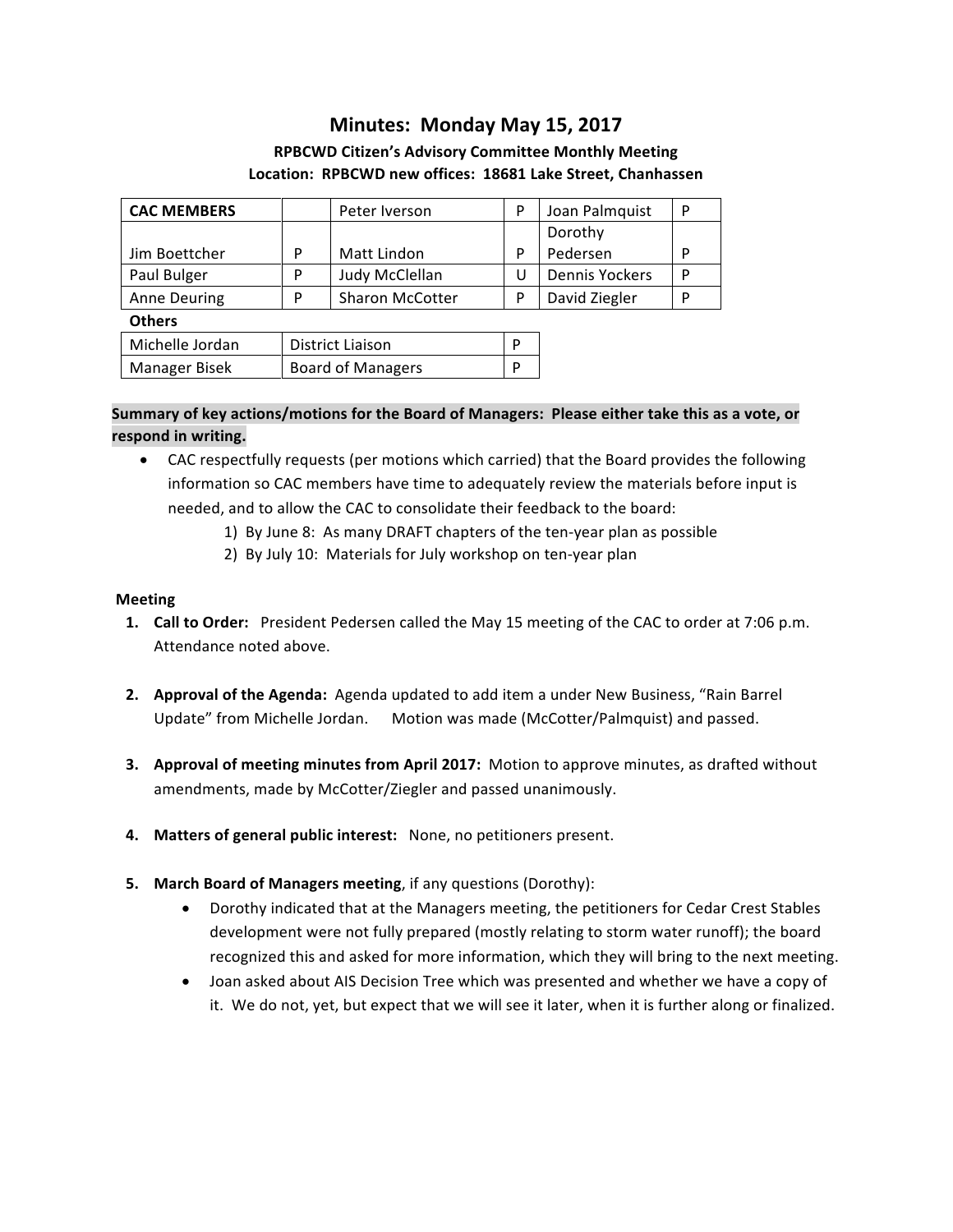• Dennis asked why there have been so many special meetings recently and why normal business (e.g. Treasurer's report) was conducted there. In this case it was because some bills were not in, so Treasurer's report was pulled from regular meeting. He pointed out that the general public is more likely to go to a regular meeting, so administrative issues should be dealt with there to maximize people's time at the regular meeting if possible.

#### **Old Business:**

#### a. Update on 10-year plan process: Michelle filling in for Claire.

- It has been a year since input was first solicited from citizens on the 10-year planning process and updates were promised. These just went out via mail chimp. Sharon commented that, as a participant, it was great to get this feedback, with an indication of where we are in the process. Michelle got permission to go in and enter all CAC members into the feedback system, so we regularly get the mail chimp updates.
- CAC and TAC workshops are planned for July; for CAC most likely preceding the start of the regular July 17 meeting.
- Tour with Watershed this year (end of July) will include focus on the 10-year plan; with visits to spots included in the plan and appropriate commentary.
- Michelle did not have chapters to distribute and believes that all the chapters will be distributed, in July. Per notes from last meeting we were expecting 3 chapters this month and the June meeting was designated to discuss the 10-year plan, so this was a bit of a surprise. Dennis reiterated importance of our having enough time to study them and be able to do a sufficient job in commenting.
- Several chapters (2, 4, 5 and Table of Contents) were distributed during the Board workshop on 3 May 2017 and some feedback was received. Apparently the Board did not want us to review the draft, but rather review the version the managers had reviewed and approved..
- Michelle explained that she believed the goal was to distribute at once, so as to be able to incorporate the whole board feedback before distribution and Matt added that versioning issues can be challenging in these situations.
- Several CAC members (Matt, Dennis, Dorothy) stated agreement they want adequate time to spend with the plan, as we have a responsibility to do this diligently and thoroughly.
- Pedersen indicated that she would like to see the watershed be even more aggressive in protecting resources, and put more "bite" into the plan.
- Motion was made (Lindon) seconded (Palmquist) and passed, asking the Board to provide the CAC with as many DRAFT chapters of the plan as possible on June 8 so that we can review them, to get the easier, boilerplate things out of the way, and so we can use our time wisely on the other sections. CAC agreed to consolidate our comments to the Board, and have our consolidated comments after the July meeting.
- Furthermore, the motion was made (Bugler) and seconded (Yockers) that the materials for the July workshop be distributed to at least one week prior to our CAC meeting, (by July 10), based on the current schedule.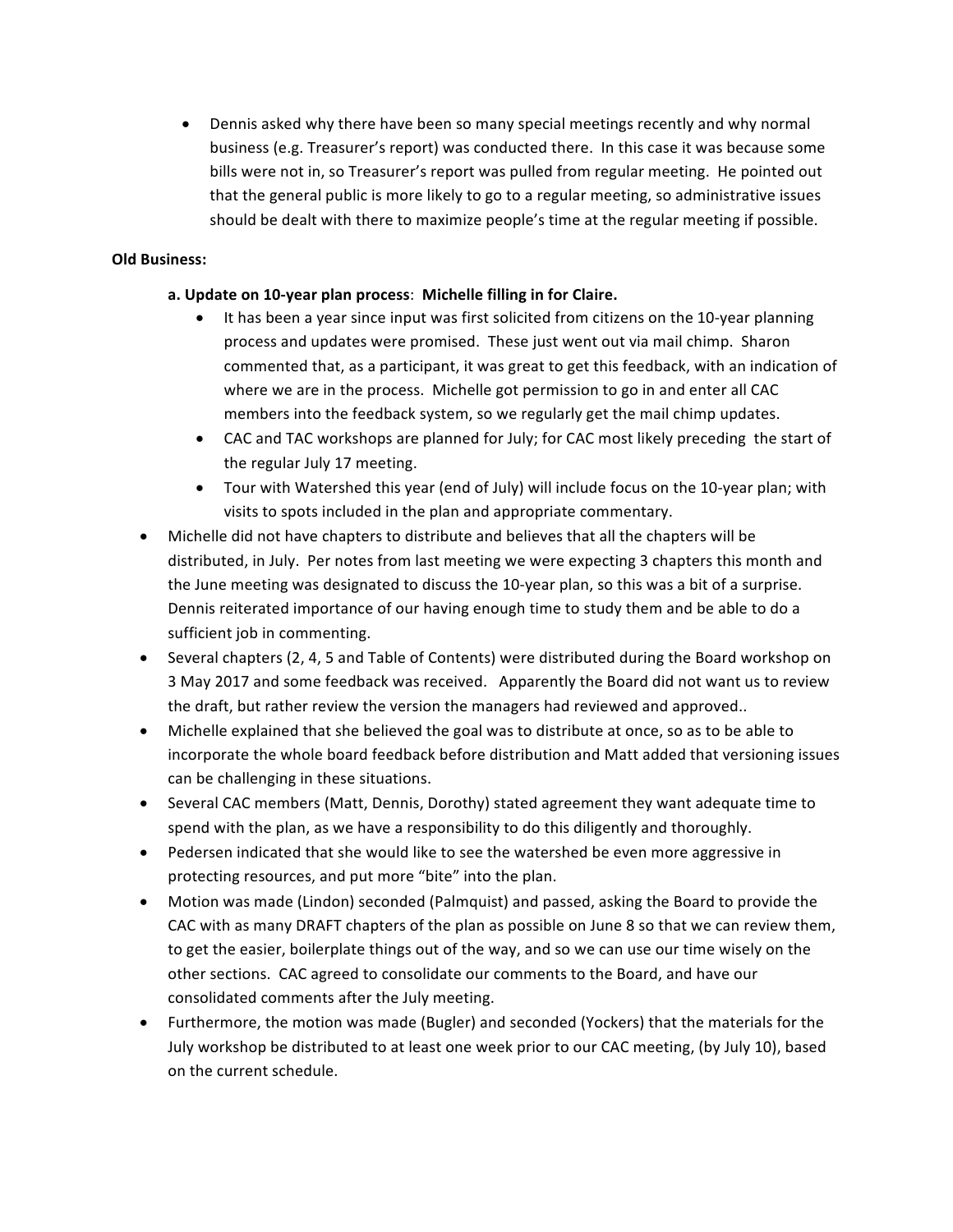- **b. Education and outreach plan: Michelle:**
- Michelle thanked the CAC for their helpful feedback, which is now being incorporated so it can go to the Board of Managers and CAC at their June meetings, for comment. It is an appendix to the 10-year plan, and there is great variation in how it is done, from watershed district to district. Matt asked if there was anything in it about innovation, which he thought would be a good idea. Dennis said that currently E&O is about 3.5% to 4% of the total budget, reiterated the importance of alignment budget with priorities, and timing challenges of early budgeting. We need to make when the plan comes out we have the resources necessary to accomplish goals. Matt added that communication vehicles are always changing, so it seems like energy should be spent to see what new innovative tools allow us to reach out to our audiences (e.g. social media). Michelle reminded us that Education and Outreach is important and needs to be planned but we need to keep the % in mind as it compares to the rest of the watersheds charter.
- c. Website reno/feedback Round 2 (Michelle/All) New pages were distributed and discussed. Michelle can accept additional written comments until May 19, and will continue to bring updates to the group as they are available. The goal is to launch the new site in September, as part of the new plan. Other points made:
	- CAC had asked where people go to and most used pages are Permits, About us, Board packets, and Resources.
	- Matt requested that we also analyze where (what sites) people are coming from, so we can consider more links from other sites.
	- Added a section on how you can get involved-- "How can you help"
	- Looking for better language for the "Learn and participate" section
	- Will be adding a "for decision makers" e.g. for council members, etc.
	- If you link on something that doesn't work, let Michelle know.
	- Suggestion: Add something about climate change; how it impacts the local water.
	- Dennis: We have opportunity to, and should talk about wetlands, number of them, size, where they are, etc. Others suggested a map of wetlands, or parks and trails that go around these wetlands, as well.
	- Matt: Incorporate Atlas 14 work on climate change and rising seas also good website resource.
	- Sharon: Consider a page that would have a quarterly feature on some of the "big" topics like Climate Change, Groundwater, Wetlands, Matt indicated we need to be mindful of frequency of those the visit the site, quarterly may or may not be the right frequency. Any of the work needs to be sustainable by Michelle and the watershed, if it's not current it doesn't work.
	- Sharon: Cost share Consider examples of successes, before and after pictures, or updates at the one, three, five year anniversaries, quotes, lessons learned, staff picks.
	- Dorothy: Also add a link, to indicate your permits also need to go to the city; to make it clear ours is not the only permit.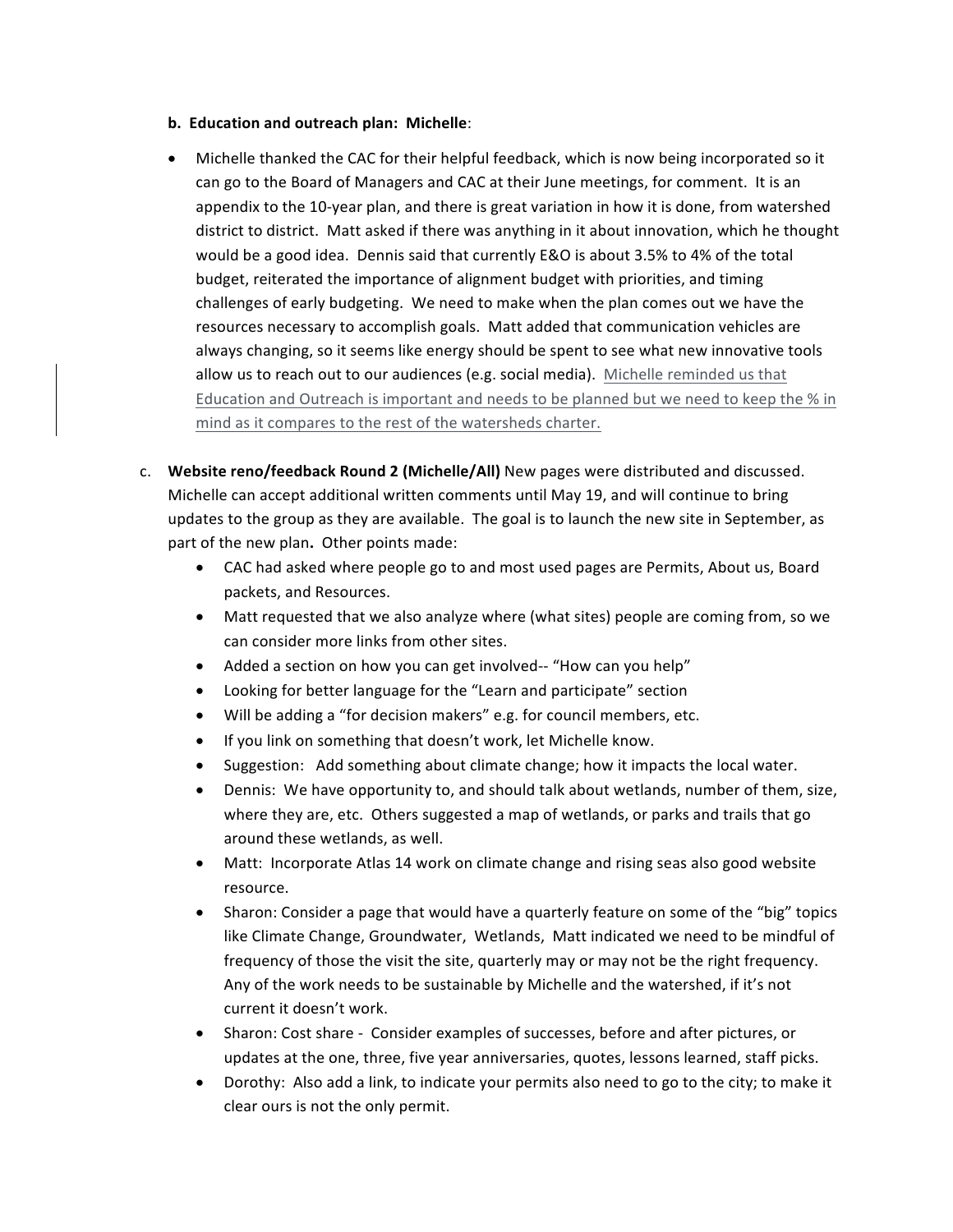- Need to generate additional content on teacher and business.
- Paul also asked to add current projects, etc. alum etc. as people want to know what projects are going one. Michelle said there was a project page but it was maps and things and was cumbersome and hard to update and it died, so we need to figure out a better way to do this.
- Survey results are on the web; go in the library.

#### d. Subcommittee organization/10-year plan review (All):

- Dorothy hoped we would have first three chapters of the plan and subgroups could look at them from their perspectives. The first chapters, however, are more "boilerplate" background, rather than specifics, general information, but not a lot of detail so we decided to wait for major sub-committee actions until we get the full plan. However, if a sub-committee sees something that needs addressing, or wants to be on the agenda, please speak up.
- Joan was asked to create and distribute a spread sheet for sub-committee summary. A draft is included with these minutes. Please provide any feedback directly to Joan.
- Adopt a storm drain subcommittee (Sharon and Matt) update:
	- $\circ$  They broadened their remit to be storm drains in the watersheds, not just adopting drains. They blocked out a three-year plan with short term goals of connecting with each city to learn about their plans and programs, generating ideas for year round storm water drain protection, and recommending the most effective way to do marking (placards, stencils, etc.) and other program elements, so it can be consistent throughout the watershed.
	- $\circ$  Dennis asked how this relates to the E and O and would be embedded/ operationalized in 2017. Matt said timing is challenging, but it is still worthwhile doing, even if it doesn't get embedded in 2017 plan and that he hopes this might be a pilot to foster metro area programs down the road. Dennis reminded us that an E&O plan is done each year and this can/should be included. Joan added that the work of all sub-committees must be coordinated with marketing and communication as well as plans for operationalizing, and that this was not isolated to the storm drain group.
	- $\circ$  A fall cleanup event is being researched and planned; and that this year is a learn and test year. They hope to make calls to find out what cities are doing in May and June, with draft at July meeting if possible.
	- $\circ$  Dorothy agreed getting the lake associations involved would be a good idea
	- $\circ$  Matt wants to figure out how to share this program as we add this, proposing it to board for their approval.
	- $\circ$  Matt and Sharon will have a more fleshed out plan and timeline to present at the July CAC meeting. At this point, the CAC will determine what and when should be brought before the managers. We're thinking an overview of the 3 year plan, status update and specifics around the proposed fall clean-up.